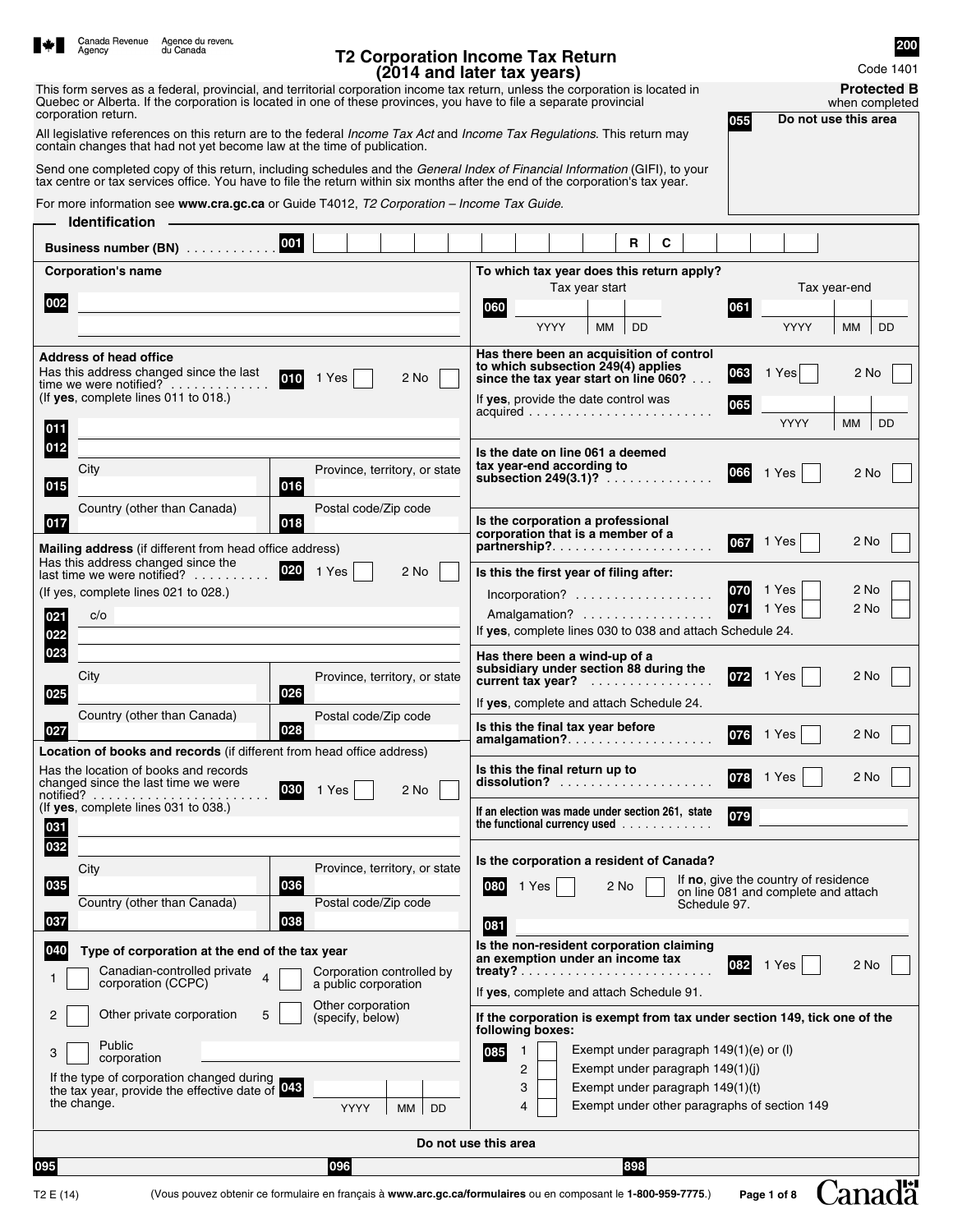| <b>Protected B</b> when completed |  |  |  |
|-----------------------------------|--|--|--|
|-----------------------------------|--|--|--|

| - Attachments                                                                                                                                                                                                                                         |            | <b>Protected B when completed</b> |
|-------------------------------------------------------------------------------------------------------------------------------------------------------------------------------------------------------------------------------------------------------|------------|-----------------------------------|
| Financial statement information: Use GIFI schedules 100, 125, and 141.<br>Schedules - Answer the following questions. For each ves response, attach the schedule to the T2 return, unless otherwise instructed.                                       |            | <b>Yes Schedule</b>               |
|                                                                                                                                                                                                                                                       | 150        | 9                                 |
|                                                                                                                                                                                                                                                       | 160        | 23                                |
|                                                                                                                                                                                                                                                       | 161        | 49                                |
|                                                                                                                                                                                                                                                       | 151        | 19                                |
| Has the corporation had any transactions, including section 85 transfers, with its shareholders, officers, or employees,                                                                                                                              | 162        | 11                                |
| If you answered yes to the above question, and the transaction was between corporations not dealing at<br>arm's length, were all or substantially all of the assets of the transferor disposed of to the transferee?                                  | 164        | 44<br>14                          |
|                                                                                                                                                                                                                                                       | 165        | 15                                |
|                                                                                                                                                                                                                                                       | 166        | T5004                             |
|                                                                                                                                                                                                                                                       | 167        | T5013                             |
|                                                                                                                                                                                                                                                       |            |                                   |
| Did the corporation, a foreign affiliate controlled by the corporation, or any other corporation or trust that did not deal at arm's length with the corporation have a beneficial interest in a non-resident discretionary tr                        | 168<br>169 | 22<br>25                          |
| Has the corporation made any payments to non-residents of Canada under subsections 202(1) and/or 105(1) of                                                                                                                                            |            |                                   |
| Did the corporation have a total amount over \$1 million of reportable transactions with non-arm's length non-residents?                                                                                                                              |            | 29<br>T106                        |
| For private corporations: Does the corporation have any shareholders who own 10% or more of the corporation's common                                                                                                                                  |            |                                   |
|                                                                                                                                                                                                                                                       | 173        | 50                                |
| Has the corporation made payments to, or received amounts from, a retirement compensation plan arrangement during the year?                                                                                                                           | 172<br>180 | 88                                |
|                                                                                                                                                                                                                                                       | 201        | 1                                 |
|                                                                                                                                                                                                                                                       |            |                                   |
| Has the corporation made any charitable donations; gifts to Canada, a province, or a territory;                                                                                                                                                       |            | 2                                 |
| Has the corporation received any dividends or paid any taxable dividends for purposes of the dividend refund?                                                                                                                                         | 203        | 3                                 |
|                                                                                                                                                                                                                                                       | 204        |                                   |
| Is the corporation claiming a provincial or territorial tax credit or does it have                                                                                                                                                                    |            | 5                                 |
| Has the corporation realized any capital gains or incurred any capital losses during the tax year?                                                                                                                                                    | 206        | 6                                 |
| i) Is the corporation claiming the small business deduction and reporting income from: a) property (other than dividends deductible on<br>line 320 of the T2 return), b) a partnership, c) a foreign business, or d) a personal services business; or |            |                                   |
|                                                                                                                                                                                                                                                       | 207        | 7                                 |
|                                                                                                                                                                                                                                                       | 208        |                                   |
|                                                                                                                                                                                                                                                       |            | 10                                |
|                                                                                                                                                                                                                                                       | 212<br>213 | 12                                |
|                                                                                                                                                                                                                                                       | 216        | 13<br>16                          |
| Is the corporation a credit union claiming a deduction for allocations in proportion to borrowing or an additional deduction?                                                                                                                         | 217        | 17                                |
|                                                                                                                                                                                                                                                       | 218        | 18                                |
|                                                                                                                                                                                                                                                       | 220        | 20                                |
| Is the corporation claiming any federal or provincial foreign tax credits, or any federal or provincial logging tax credits?                                                                                                                          | 221        | 21                                |
|                                                                                                                                                                                                                                                       | 227        | 27                                |
|                                                                                                                                                                                                                                                       | 231        | 31                                |
|                                                                                                                                                                                                                                                       | 232        | T661                              |
|                                                                                                                                                                                                                                                       | 233        | 33/34/35                          |
| Is the total taxable capital employed in Canada of the corporation and its associated corporations over \$10,000,000?                                                                                                                                 | 234        |                                   |
|                                                                                                                                                                                                                                                       | 237<br>238 | 37                                |
|                                                                                                                                                                                                                                                       | 242        | 38<br>42                          |
| Is the corporation subject to Part IV.1 tax on dividends received on taxable preferred shares or Part VI.1 tax on dividends paid?                                                                                                                     | 243        | 43                                |
|                                                                                                                                                                                                                                                       | 244        | 45                                |
|                                                                                                                                                                                                                                                       | 249        | 46                                |
| For financial institutions: Is the corporation a member of a related group of financial institutions                                                                                                                                                  | 250        | 39                                |
|                                                                                                                                                                                                                                                       | 253        | T1131                             |
|                                                                                                                                                                                                                                                       | 254        | T1177                             |
|                                                                                                                                                                                                                                                       | 255        | 92                                |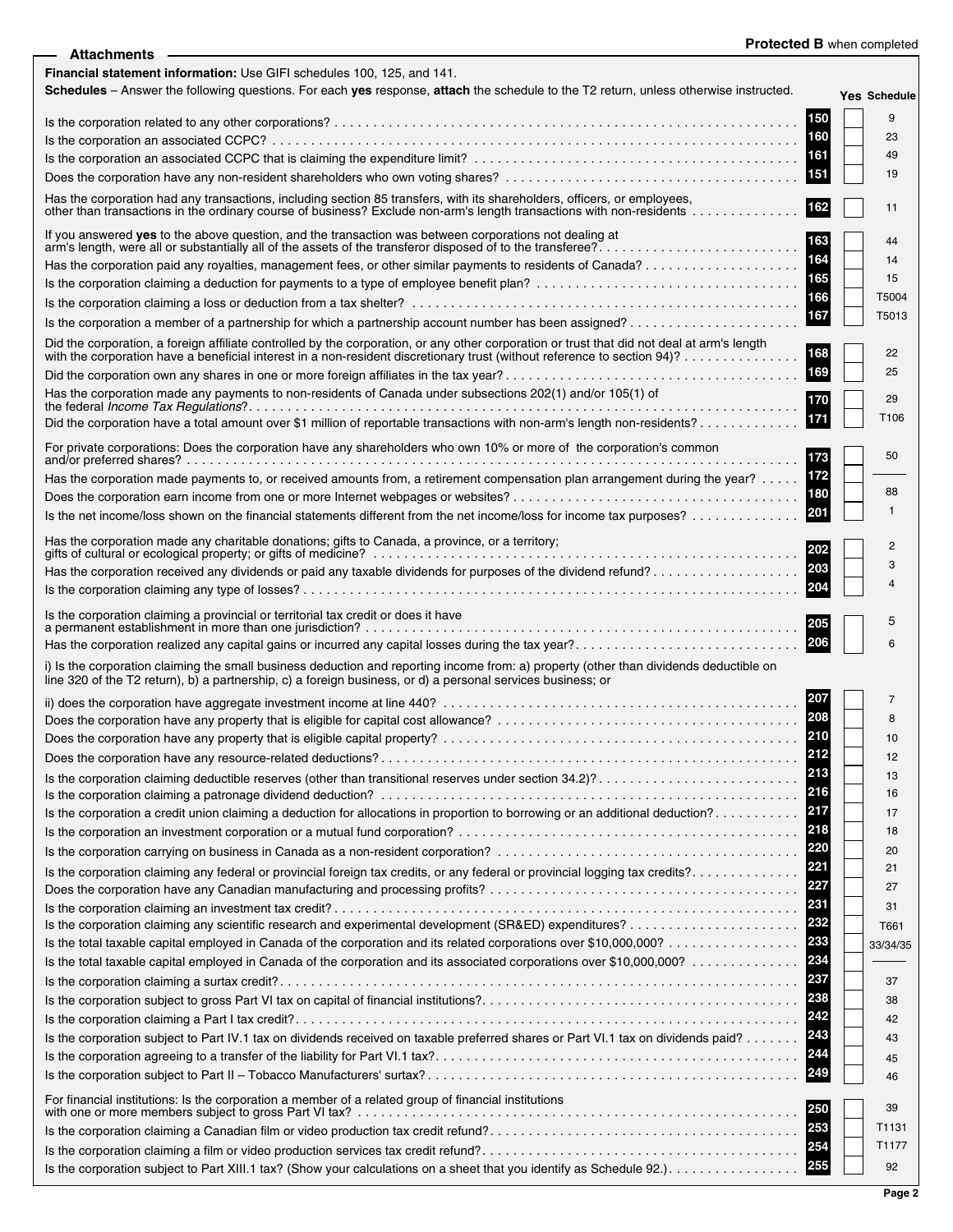## **Protected B** when completed **Attachments** – **continued from page 2**

|                                                                                                                          |      | Yes Schedule |       |
|--------------------------------------------------------------------------------------------------------------------------|------|--------------|-------|
|                                                                                                                          | 27   |              | T1134 |
|                                                                                                                          | 259  |              | T1135 |
|                                                                                                                          | 260  |              | T1141 |
| Did the corporation receive a distribution from or was it indebted to a non-resident trust in the year?                  | 261  |              | T1142 |
| Has the corporation entered into an agreement to allocate assistance for SR&ED carried out in Canada?                    | 262  |              | T1145 |
| Has the corporation entered into an agreement to transfer qualified expenditures incurred in respect of SR&ED contracts? | 263  |              | T1146 |
| Has the corporation entered into an agreement with other associated corporations for salary or wages of specified        | I264 |              | T1174 |
| Did the corporation pay taxable dividends (other than capital gains dividends) in the tax year?                          | 265  |              | 55    |
|                                                                                                                          | 266  |              | T2002 |
|                                                                                                                          | 267  |              | T2002 |
| Did the corporation (CCPC or deposit insurance corporation (DIC)) pay eligible dividends, or did its                     | 268  | 53           |       |
| Did the corporation (other than a CCPC or DIC) pay eligible dividends, or did its low rate income pool (LRIP)            |      | 54           |       |
|                                                                                                                          |      |              |       |

## **Additional information** L,

| 1270<br>Did the corporation use the International Financial Reporting Standards (IFRS) when it prepared its financial statements?                                                                                             | 1 Yes<br>1 Yes          | 2 No<br>2 No           |
|-------------------------------------------------------------------------------------------------------------------------------------------------------------------------------------------------------------------------------|-------------------------|------------------------|
| Specify the principal product(s) mined, manufactured,<br>I284<br>sold, constructed, or services provided, giving the<br>286<br>approximate percentage of the total revenue that each<br>product or service represents.<br>288 | 285<br>287              | $\%$<br>$\%$<br>$\%$   |
| 291<br>292<br> 293<br>Do you want to be considered as a quarterly instalment remitter if you are eligible?                                                                                                                    | 1 Yes<br>1 Yes<br>1 Yes | 2 No<br>$2$ No<br>2 No |
| If the corporation was eligible to remit instalments on a quarterly basis for part of the tax year, provide<br>294                                                                                                            | YYYY                    | <b>DD</b><br><b>MM</b> |
| If the corporation's major business activity is construction, did you have any subcontractors during the tax year?                                                                                                            | Yes                     | 2 No                   |
| — Taxable income                                                                                                                                                                                                              |                         |                        |

|      | 300<br>Net income or (loss) for income tax purposes from Schedule 1, financial statements, or GIFI                                                                                                                                                                                                                                                                                                          | A      |
|------|-------------------------------------------------------------------------------------------------------------------------------------------------------------------------------------------------------------------------------------------------------------------------------------------------------------------------------------------------------------------------------------------------------------|--------|
|      | 611<br><b>Deduct:</b> Charitable donations from Schedule 2<br>312<br>Gifts to Canada, a province, or a territory from Schedule 2<br> 313 <br>315<br>Gifts of medicine from Schedule 2 $\ldots$ , $\ldots$ , $\ldots$ , $\ldots$ , $\ldots$ , $\ldots$ , $\ldots$ , $\ldots$                                                                                                                                 |        |
|      | Taxable dividends deductible under section 112 or 113, or subsection 138(6)<br>320<br>from Schedule 3<br>325<br>331<br>Non-capital losses of previous tax years from Schedule 4<br>332<br>Net capital losses of previous tax years from Schedule 4<br>333<br>Restricted farm losses of previous tax years from Schedule 4<br>334<br>335<br>Limited partnership losses of previous tax years from Schedule 4 |        |
|      | Taxable capital gains or taxable dividends allocated from a<br>340<br>350                                                                                                                                                                                                                                                                                                                                   |        |
|      | Subtotal                                                                                                                                                                                                                                                                                                                                                                                                    | B<br>С |
| Add: | Subtotal (amount A minus amount B) (if negative, enter "0")<br>355<br>360<br> 370                                                                                                                                                                                                                                                                                                                           | D      |
|      | Taxable income for a corporation with exempt income under paragraph 149(1)(t) (line 360 minus line 370)                                                                                                                                                                                                                                                                                                     | Z      |
|      | * This amount is equal to 3.5 times the Part VI.1 tax payable at line 724 on page 8.                                                                                                                                                                                                                                                                                                                        |        |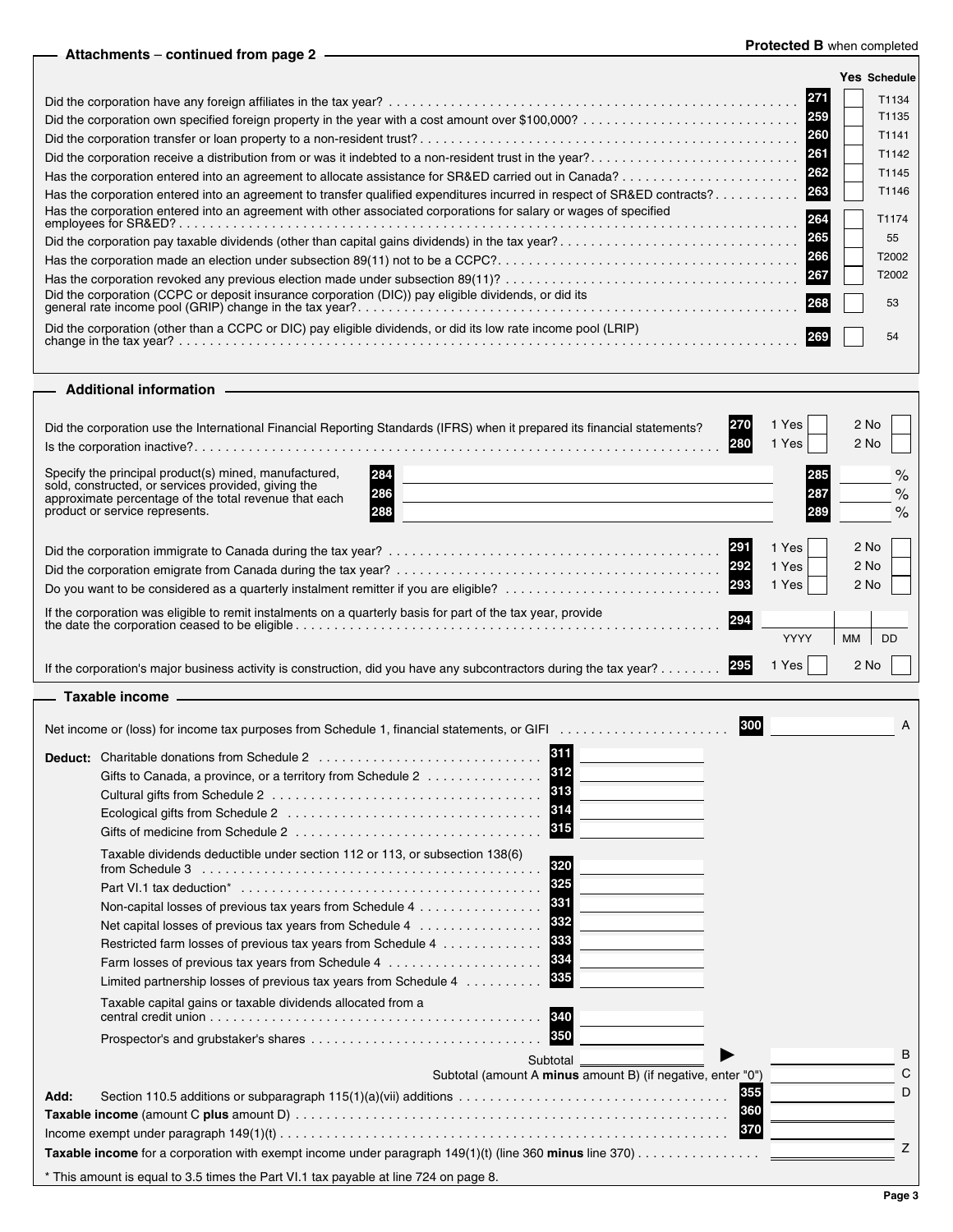| <b>Protected B</b> when completed |  |  |  |
|-----------------------------------|--|--|--|
|-----------------------------------|--|--|--|

| <b>Small business deduction</b>                                                                                                                                                                                                                                                    | $\mathbf{C}$        |
|------------------------------------------------------------------------------------------------------------------------------------------------------------------------------------------------------------------------------------------------------------------------------------|---------------------|
| Canadian-controlled private corporations (CCPCs) throughout the tax year                                                                                                                                                                                                           |                     |
|                                                                                                                                                                                                                                                                                    | 400<br>A            |
| Taxable income from line 360 on page 3, minus 100/28 of the amount on line 632 <sup>*</sup> on page 7, minus 4 times the amount on                                                                                                                                                 | 405<br>B            |
|                                                                                                                                                                                                                                                                                    | 410<br>$\mathsf{C}$ |
| Notes:                                                                                                                                                                                                                                                                             |                     |
| 1. For CCPCs that are not associated, enter \$500,000 on line 410. However, if the corporation's tax year is less than 51 weeks,<br>prorate this amount by the number of days in the tax year divided by 365, and enter the result on line 410.                                    |                     |
| 2. For associated CCPCs, use Schedule 23 to calculate the amount to be entered on line 410.                                                                                                                                                                                        |                     |
| <b>Business limit reduction:</b>                                                                                                                                                                                                                                                   |                     |
| Amount C<br>415 ***<br>D<br>$\times$<br>11,250                                                                                                                                                                                                                                     | E                   |
|                                                                                                                                                                                                                                                                                    | 425<br>F            |
| <b>Small business deduction</b>                                                                                                                                                                                                                                                    |                     |
|                                                                                                                                                                                                                                                                                    | G<br>430            |
| Enter amount G on line I on page 7.                                                                                                                                                                                                                                                |                     |
|                                                                                                                                                                                                                                                                                    |                     |
| * Calculate the amount of foreign non-business income tax credit deductible on line 632 without reference to the refundable tax on the CCPC's investment<br>income (line 604) and without reference to the corporate tax reductions under section 123.4.                           |                     |
| ** Calculate the amount of foreign business income tax credit deductible on line 636 without reference to the corporation tax reductions under section 123.4.                                                                                                                      |                     |
| *** Large corporations                                                                                                                                                                                                                                                             |                     |
| • If the corporation is not associated with any corporations in both the current and previous tax years, the amount to be entered on line 415 is:<br>(total taxable capital employed in Canada for the prior year minus \$10,000,000) x 0.225%.                                    |                     |
| . If the corporation is not associated with any corporations in the current tax year, but was associated in the previous tax year, the amount to be<br>entered on line 415 is: (total taxable capital employed in Canada for the <b>current</b> year minus \$10,000,000) x 0.225%. |                     |

• For corporations associated in the current tax year, see Schedule 23 for the special rules that apply.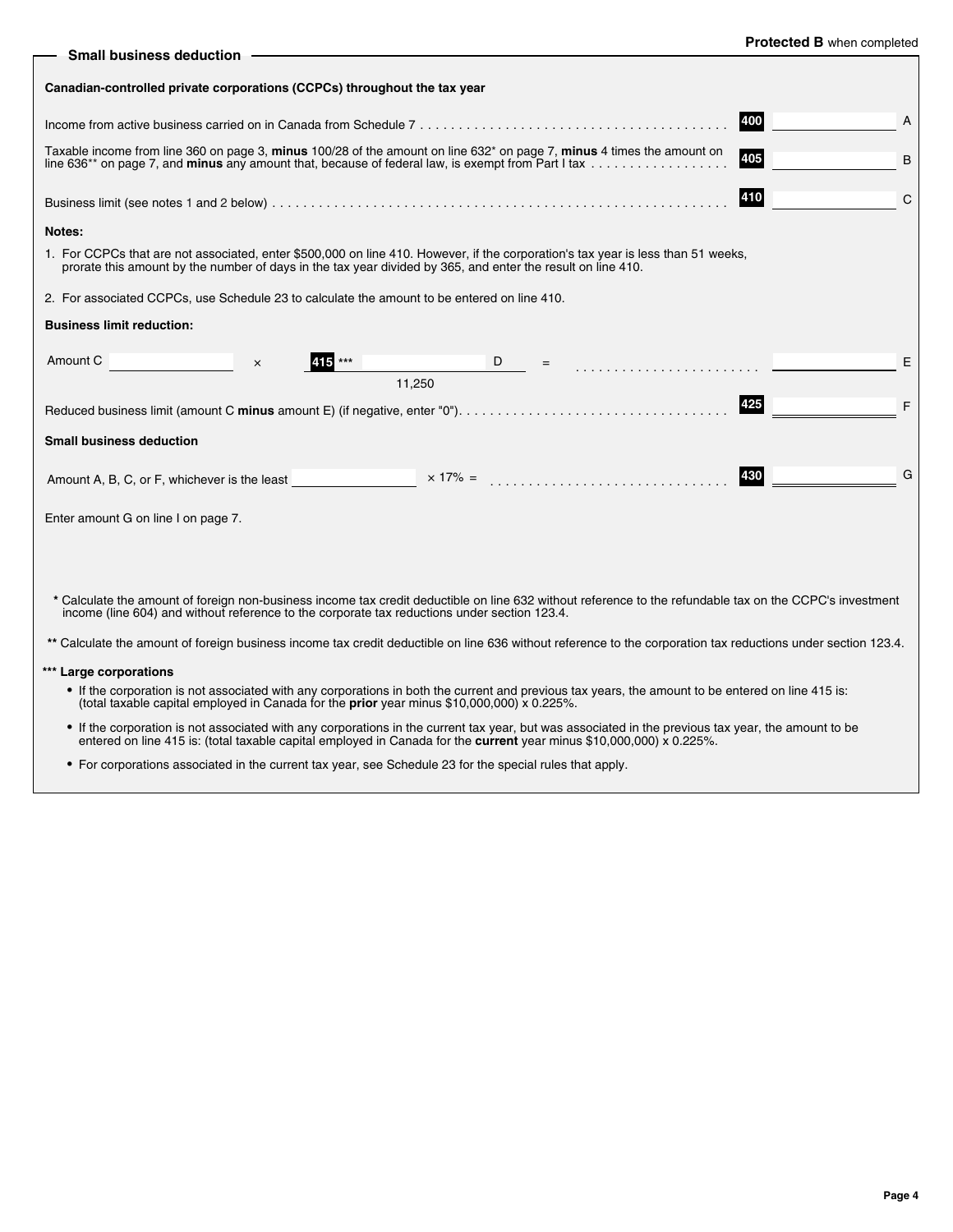| - General tax reduction for Canadian-controlled private corporations -                                                                                                                                                                                                     | Protected B when completed |
|----------------------------------------------------------------------------------------------------------------------------------------------------------------------------------------------------------------------------------------------------------------------------|----------------------------|
| Canadian-controlled private corporations throughout the tax year                                                                                                                                                                                                           |                            |
|                                                                                                                                                                                                                                                                            | A                          |
| B<br>С<br>D<br>E<br>Amount used to calculate the credit union deduction (amount F from Schedule 17)<br>F<br>G                                                                                                                                                              |                            |
|                                                                                                                                                                                                                                                                            | H                          |
|                                                                                                                                                                                                                                                                            |                            |
| Enter amount J on line 638 on page 7.                                                                                                                                                                                                                                      |                            |
| * Except for a corporation that is, throughout the year, a cooperative corporation (within the meaning assigned by subsection 136(2)) or a credit union.                                                                                                                   |                            |
| General tax reduction -                                                                                                                                                                                                                                                    |                            |
| Do not complete this area if you are a Canadian-controlled private corporation, an investment corporation, a mortgage investment corporation,<br>a mutual fund corporation, or any corporation with taxable income that is not subject to the corporation tax rate of 38%. |                            |
|                                                                                                                                                                                                                                                                            | Κ                          |
| L<br>M                                                                                                                                                                                                                                                                     |                            |
| 434<br>N<br>O                                                                                                                                                                                                                                                              |                            |
|                                                                                                                                                                                                                                                                            | P                          |
|                                                                                                                                                                                                                                                                            | Q                          |
|                                                                                                                                                                                                                                                                            | R                          |

Enter amount R on line 639 on page 7.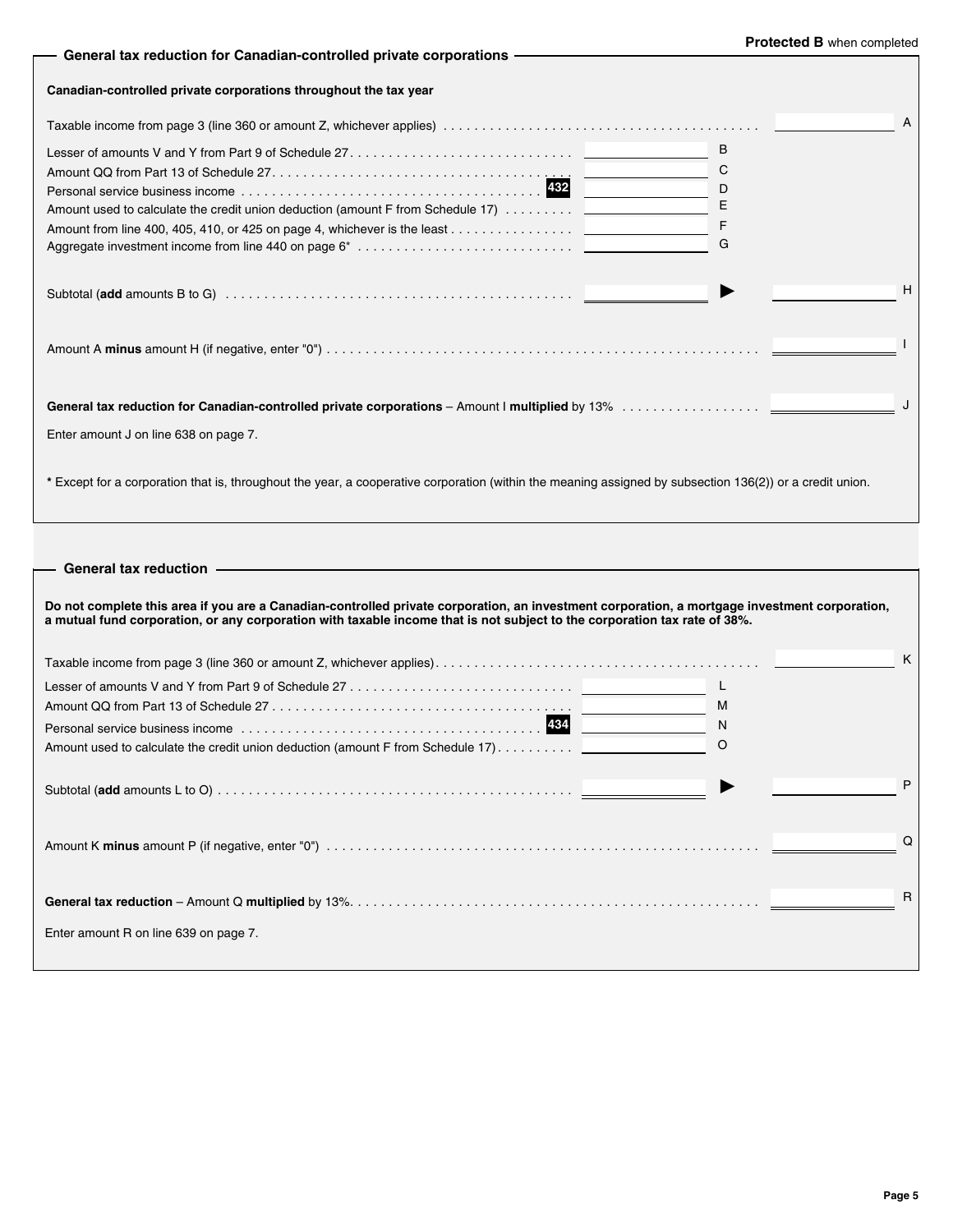| Refundable portion of Part I tax -                                                                                                               |                          |     | Protected B when completed |  |  |  |
|--------------------------------------------------------------------------------------------------------------------------------------------------|--------------------------|-----|----------------------------|--|--|--|
| Canadian-controlled private corporations throughout the tax year                                                                                 |                          |     |                            |  |  |  |
| Aggregate investment income<br>from Schedule 7<br>440                                                                                            |                          |     | A                          |  |  |  |
|                                                                                                                                                  |                          | B   |                            |  |  |  |
| Deduct:<br>Foreign investment income<br>$445$ $\times$ 91/3% =<br>from Schedule $7, \ldots, \ldots, \ldots$                                      | (if negative, enter "0") | C   | D                          |  |  |  |
|                                                                                                                                                  |                          |     | Ε                          |  |  |  |
|                                                                                                                                                  |                          | F   |                            |  |  |  |
| Deduct:                                                                                                                                          |                          |     |                            |  |  |  |
| Amount from line 400, 405, 410, or 425 on page 4,                                                                                                | G                        |     |                            |  |  |  |
| Foreign non-business<br>income tax credit from                                                                                                   | H                        |     |                            |  |  |  |
| Foreign business income<br>tax credit from line 636<br>$\times$ 4 =<br>on page $7 \ldots \ldots \ldots$                                          | $\Box$                   |     |                            |  |  |  |
| Subtotal                                                                                                                                         |                          | J   | $K \times 262/3\% =$       |  |  |  |
| M                                                                                                                                                |                          |     |                            |  |  |  |
|                                                                                                                                                  |                          |     |                            |  |  |  |
|                                                                                                                                                  |                          |     | N                          |  |  |  |
| Refundable dividend tax on hand -                                                                                                                |                          |     |                            |  |  |  |
| Refundable dividend tax on hand at the end of the previous tax year<br><b>Deduct:</b> Dividend refund for the previous tax year                  |                          | 465 |                            |  |  |  |
| Add the total of:                                                                                                                                |                          |     | O                          |  |  |  |
|                                                                                                                                                  |                          |     |                            |  |  |  |
|                                                                                                                                                  |                          |     | Q                          |  |  |  |
| Net refundable dividend tax on hand transferred from a predecessor<br>corporation on amalgamation, or from a wound-up subsidiary corporation 480 |                          |     | R                          |  |  |  |
|                                                                                                                                                  |                          |     | 485                        |  |  |  |
| Dividend refund -                                                                                                                                |                          |     |                            |  |  |  |
| Private and subject corporations at the time taxable dividends were paid in the tax year                                                         |                          |     |                            |  |  |  |
|                                                                                                                                                  |                          |     | S                          |  |  |  |
|                                                                                                                                                  |                          |     | T                          |  |  |  |
|                                                                                                                                                  |                          |     | U                          |  |  |  |
| Enter amount U on line 784 on page 8.                                                                                                            |                          |     |                            |  |  |  |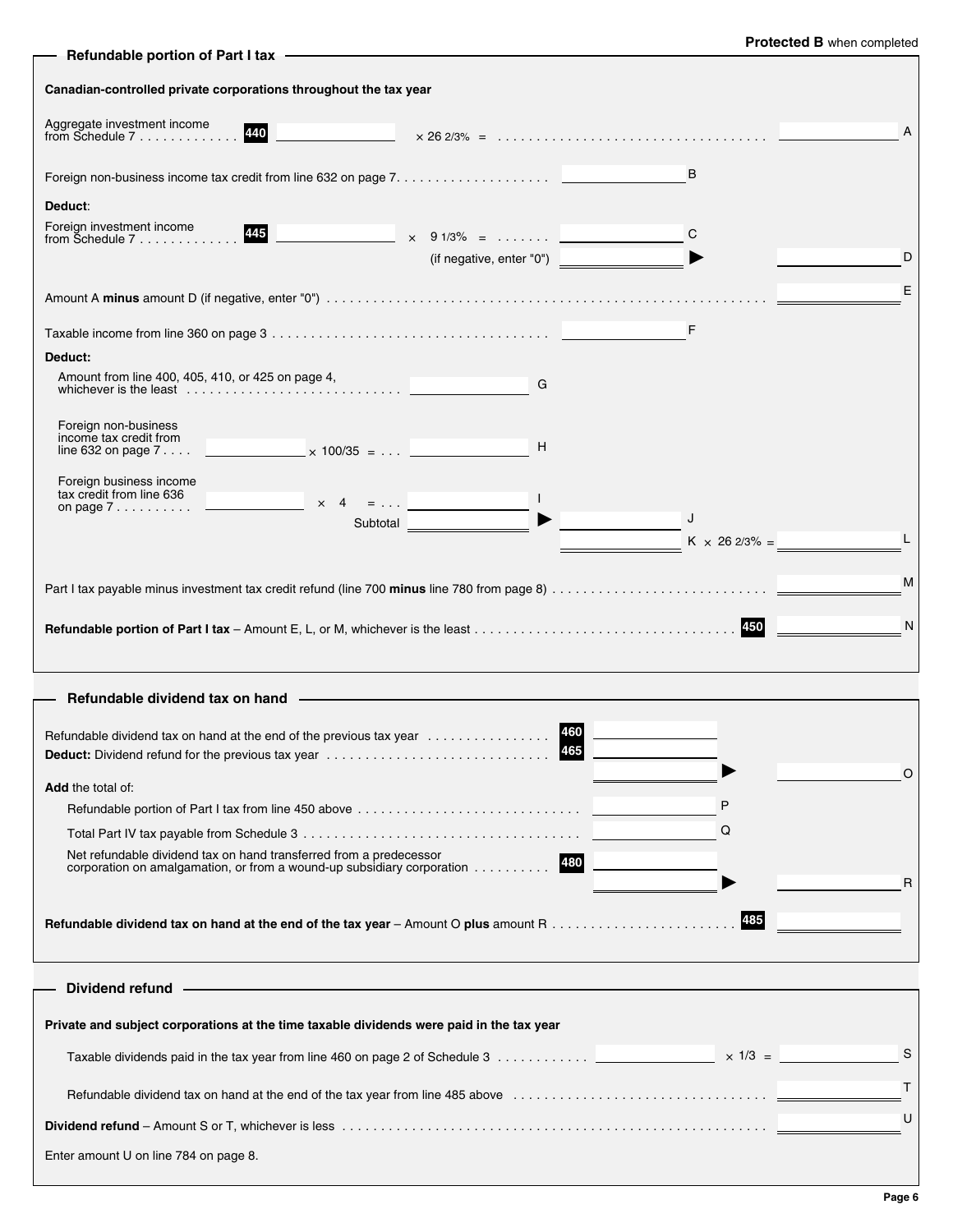| Part I tax                                                                                                                                                                             |                                         |
|----------------------------------------------------------------------------------------------------------------------------------------------------------------------------------------|-----------------------------------------|
| Base amount Part I tax – Taxable income from page 3 (line 360 or amount Z, whichever applies) <b>multiplied</b> by 38%                                                                 | 550<br>A                                |
|                                                                                                                                                                                        | 602<br>B                                |
| Calculation for the refundable tax on the Canadian-controlled private corporation's (CCPC) investment income<br>(if it was a CCPC throughout the tax year)                             |                                         |
|                                                                                                                                                                                        | C                                       |
| D                                                                                                                                                                                      |                                         |
| Deduct:                                                                                                                                                                                |                                         |
| Amount from line 400, 405, 410, or 425 on page 4, whichever<br>E                                                                                                                       |                                         |
|                                                                                                                                                                                        | F                                       |
| Refundable tax on CCPC's investment income – 6 2/3% of whichever is less: amount C or amount F                                                                                         | G<br>604                                |
|                                                                                                                                                                                        | н<br>Subtotal (add amounts A, B, and G) |
| Deduct:                                                                                                                                                                                |                                         |
| 608<br>616<br>Manufacturing and processing profits deduction from Schedule 27<br>620<br>Taxed capital gains 324                                                                        |                                         |
| 628<br>632<br>636<br>638<br>General tax reduction for CCPCs from amount J on page $5. \ldots \ldots \ldots \ldots \ldots \ldots \ldots$<br>639<br>640<br>641<br>648<br>652<br>Subtotal | J                                       |
|                                                                                                                                                                                        | K                                       |
| Enter amount K on line 700 on page 8.                                                                                                                                                  |                                         |